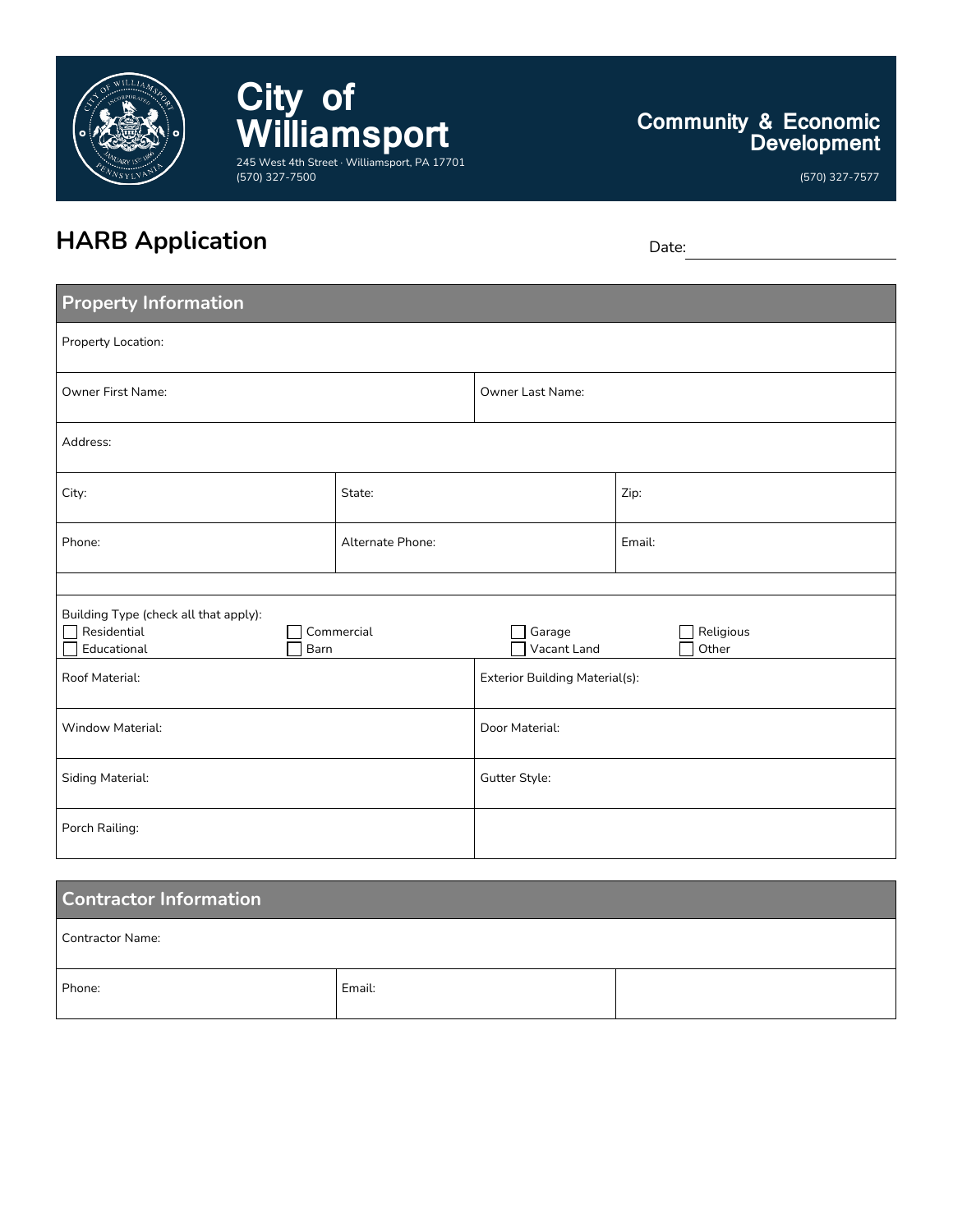### **Proposed Work Information**

#### Description of work to be done:

Describe the location (front, rear, north, south,1st, 2nd floor). Describe existing material. Will you repair the original, or install new material that is same as the original? Will you salvage old material for reinstallation or use substitute material? Will you remove something completely? Can you repair or replace in kind? Please include photos. Drawings/Elevations are required for reconstruction, replacement, rebuilding and new construction.

Materials proposed:

(Examples: 4" clapboard or 6" cement board, or fir tongue & groove) You may provide brochures or samples. Consider if your new work will look like the old, same width, size, shape, style, and material? If not, what will it look like? Use additional sheets as needed.

Estimated Cost:

# **Compliance Information**

Applications must be submitted BY 3:00 PM the Wednesday before the meeting. Late or incomplete applications will not be accepted. Photographs, drawings, samples, or brochures and a clear description of the requested work and materials are required with the application. Include support documentation of the conditions if requesting demolition, or removal of original materials, or installation of substitute material. Provide samples showing the appearance of replacement material. Include drawings for all new construction.

The owner or representative should attend the HARB meeting.

FYI Historic Tax Credit applications are reviewed by the State Preservation Office, Commonwealth Keystone Building, Harrisburg, PA 17120. Call (717) 787-0772 for information on Historic Tax Credits.

Remember, a HARB review is required BEFORE you start work. A Building Permit may also be required.

I declare I have examined this form as well as any accompanying photos, drawings, samples and under penalty of perjury believe it to be true, complete, and correct.

| Applicant Signature: |  |
|----------------------|--|
|                      |  |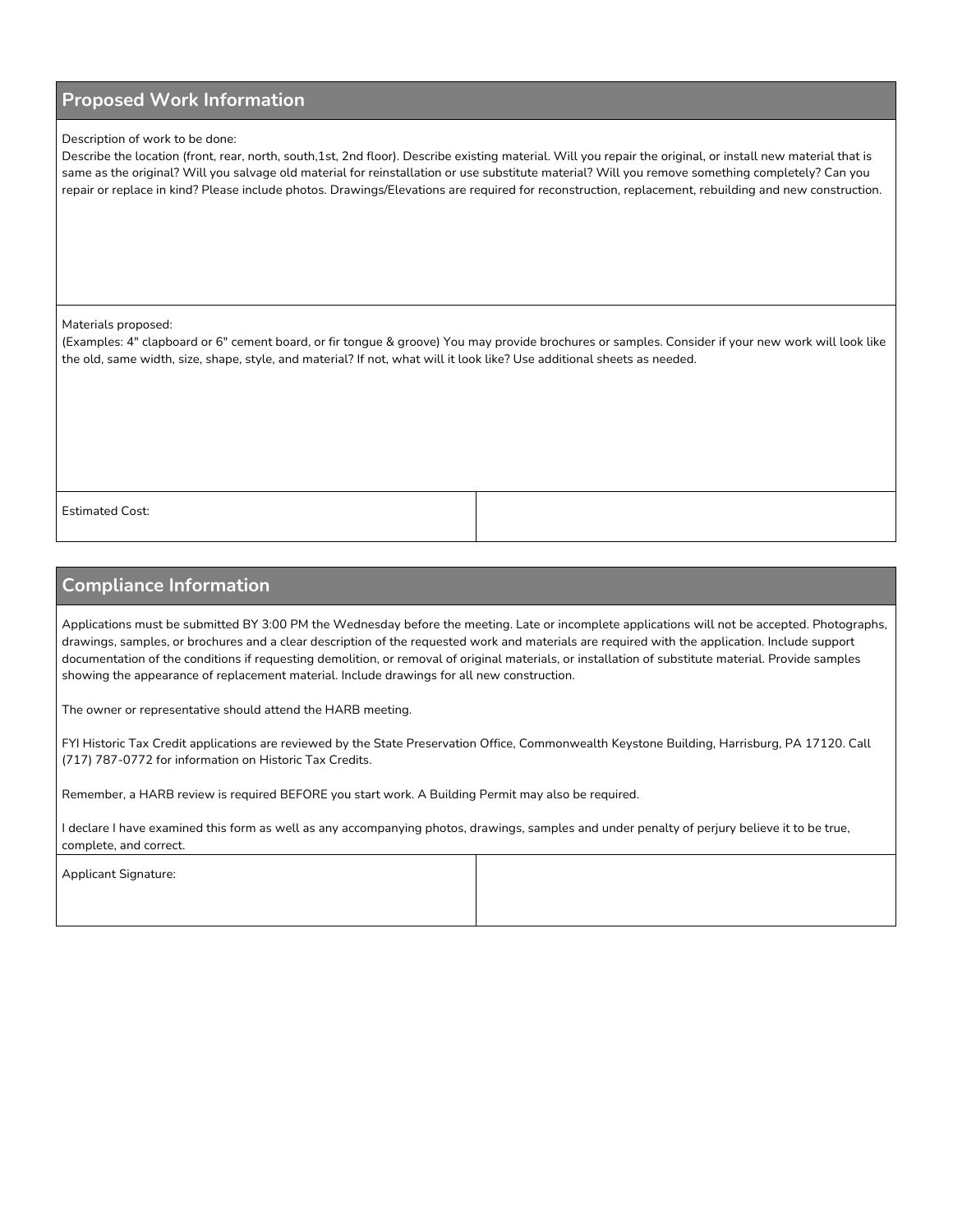# **Your application should include the following information as appropriate to the requested work.**

Incomplete information may delay or cause your application to be recommended for denial.

- 1. A Written Description of the project. Describe your project clearly. Is it repair? Is it replacement in kind? Is it a new feature? Is it replacement material? Include information about the materials to be used, such as wood, fiberglass, clapboard...and describe the material by including details like the width of siding and the style of railings or posts.
- 2. Photographs of the property and of the existing conditions at the work area (s). Please label your photos with the property address and location on the building.
- 3. A Plot Plan showing the existing and proposed new buildings, fences, additions, walks, driveways, trees, property lines, etc. Measurements should be reasonably accurate. JPEG or PDF files are acceptable. Email: cblair@cityofwilliamsport.org.
- 4. Include Drawings showing proposed work, noting the work locations, and dimensions. Drawings might include location of a new fence, elevations showing a façade change, a roof shape change, a new porch design, a site plan, or information about a material and style change.
- 5. Include samples, brochures, illustrations or pictures of items or devices to be installed that depict the appearance, color, texture and scale of the new material. If you believe you cannot repair a historic feature, like a window, or a slate roof, explain why it cannot be repaired. Try to document your reason. If you want to install a non-traditional material, like vinyl, explain why a traditional material is not being used. Show how the non-traditional material will look. Does it replicate the size, color and appearance of the original material?

HARB uses the Secretary of the Interior's Standards to preserve the character of historic buildings and sites, while allowing reasonable change to meet new needs. Follow them when planning your project. Rehabilitation Standards

- 1. Use a property as it was originally meant to be used when possible. A new use should require minimal change to distinctive materials, features, spaces, and spatial relationships.
- 2. The historic character of a property will be retained and preserved. Removing distinctive materials or changing features, spaces, and spatial relationships that characterize a property will be avoided.
- 3. Each property is a physical record of its time, place, and use. Changes that create false historical development, adding conjectural features or elements from other styles, will not be undertaken.
- 4. Changes that have acquired historic significance in their own right will be retained and preserved.
- 5. Preserve distinctive materials, features, finishes, construction techniques or craftsmanship.
- 6. Repair rather than replace deteriorated features. If severity of deterioration requires replacement, match new feature to old in design, color, texture, and, as possible, materials. Replacement of missing features has to be substantiated by documentary and physical evidence.
- 7. Chemical or physical treatments, (like high pressure) should use the gentlest means possible. Treatments that cause damage to historic materials will not be used. (sand blasting or high pressure water cause damage)
- 8. Archeological resources will be protected and preserved in place. If such resources must be disturbed, mitigation measures will be undertaken.
- 9. New additions, alterations, or new construction cannot destroy historic materials, features, and spatial relationships. New work will be differentiated from the old but compatible with historic materials, features, size, scale and proportion, and massing to protect the integrity of the property and its environment.
- 10. New additions and adjacent or related new construction will be undertaken in a manner that, if removed in the future, the essential form and integrity of the historic property and its environment would be unimpaired.

Preservation Briefs have HOW TO information on many repairs and improvements, and are available at the National Parks Service Web Site at NPS PRESERVATION BRIEFS "NPS-How to Preserve"

If your property is in the Millionaires' Row Historic District, obtain a Certificate of Appropriateness (COA) before performing exterior alterations, repairs, improvements, demolitions, or construction. The Historical Architectural Review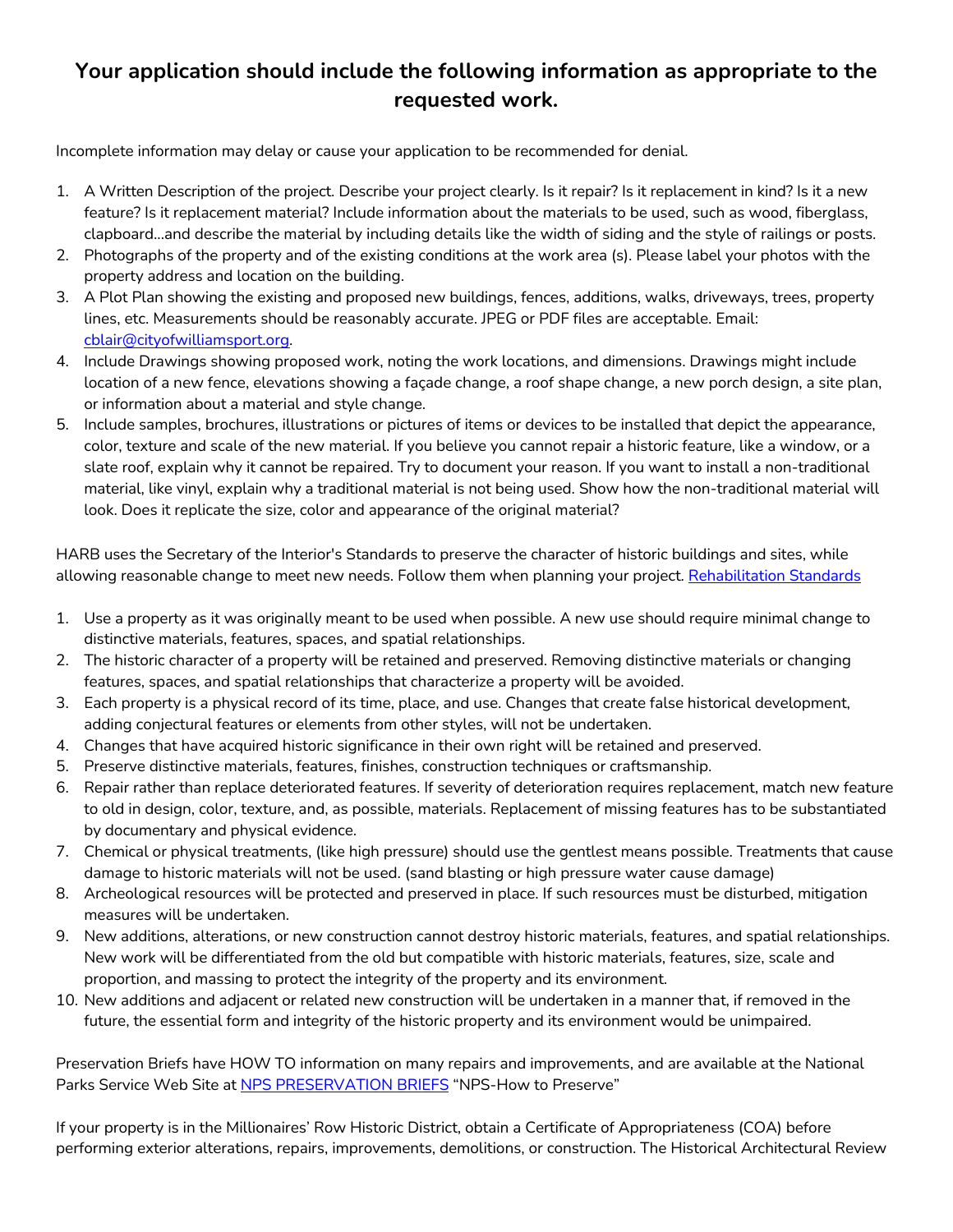Board reviews requests. There is no fee for a review. Applications are at City Hall, 245 West Fourth Street. Include a clear description of the work, photographs of the building, the work area, and information/samples/brochures of the materials you want to use. All applications are due by 3:00 PM the Wednesday before the meeting. Please submit your application as early as possible. Only items listed on the COA are approved. COA's have a time limit. Approved work must begin within six months of approval and be completed within two years. The COA is not a Building Permit. That is a separate application, obtained from the Bureau of Codes.

HARB monthly meetings are on the 3rd Tuesday, in City Hall Council Chambers at 6:30 PM. You or your representative should attend to answer questions about your project. HARB sends a recommendation about your project to City Council. City Council issues Certificates of Appropriateness. If you want to contest a HARB recommendation, inform HARB members at the meeting. You have the right to discuss your project with City Council. To arrange this, you must contact the City Clerk.

Using this Checklist may help you submit a complete application (check list is not required as part of the app). Does your application include?

Information on proposed materials, including samples of materials and colors.

Photographs: showing:

Structure (all sides preferred)

 Close up and distance views of the work location and any items slated for repair or replacement. This includes windows, doors, porch railings, siding, roofing, chimney, and other elements that may be affected by the proposed work. (Label photographs if possible)

 Scaled Drawings for new construction, demolition and reconstruction, and other projects with substantial replacement or changes to material, size or location:

Site Plan including the property, adjacent structures and other features such as driveways, fences...

 Elevations showing proposed changes, including style, pitch...and any proposed changes or additions to the site.

Floor plans of affected exterior walls on the historic building  $(1/4<sup>n</sup> = 1<sup>r</sup>$  recommended)

 Details of proposed exterior elements (i.e., spindles, cornices, balusters...) showing alterations or additions. Information, samples or brochures of new or replacement materials to be used

 Drawing of proposed Signs, with material, colors, width, height, lighting, and a photo of installation location. Is sign double sided? What lettering will you use? Logo? (Internally lighted signs are not acceptable)

 For demolition, photographs showing all sides of the building and any portion of the building and site. Include interiors that relate its state of disrepair or substantiate the need for demolition.

Describe any alteration of window/ door openings, and alteration/removal of exiting elements like chimneys,

porches. For Fencing, include height, material, style, and a simple plot plan showing proposed location & existing features.

 Provide support for any request to remove existing historic materials such as slate, wood shakes, clapboard, wood windows, doors, chimneys...

Is it clear you want to repair or replace or install new?

Did you identify the existing material and condition?

 Could your work affect other features? Example: Painting may require wood repair. Will a door replacement affect the casings? Will roof replacement affect the gutters, downspouts, chimney.

| <b>Architectural Features</b> | Siding             | Roof             | Masonry/Brickwork    |
|-------------------------------|--------------------|------------------|----------------------|
| Chimney                       | Sills/Casing       | Column/Posts     | Gutter/Downspout     |
| Eave Cornice/Soffit           | Stoop/Stairs       | Railing/Baluster | Windows/Screens      |
| Doors/Door Trim               | <b>Snow Guards</b> | Fence/Wall/Gate  | <b>Storm Shutter</b> |
| Lattice                       | Awnings            | Dormer/Cupola    | Porch Roof           |
| Trim                          | Porch/Deck         |                  |                      |

#### Consider if your project will or will not require repair, damage, hide or otherwise affect:

If your project affects these items please explain how.